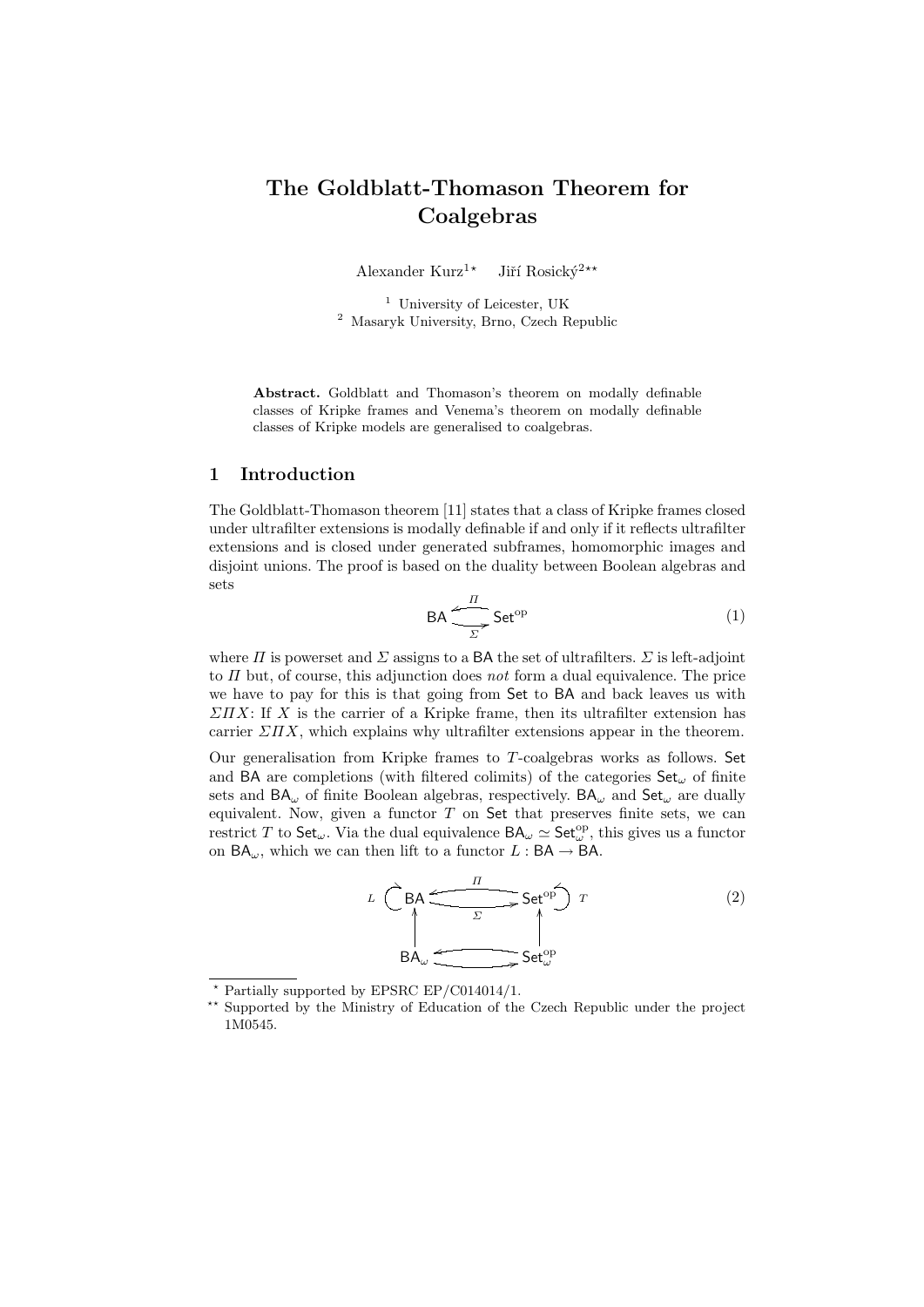$[17]$  showed the following: (i) L has a presentation and therefore determines a logic for T-coalgebras, (ii)  $\Pi$  extends to a functor  $Coalg(T) \rightarrow Alg(L)$ , (iii) if T weakly preserves cofiltered limits, then  $\Sigma$  extends to a map on objects  $\mathsf{Alg}(L) \to \mathsf{Coalg}(T)$ . This note shows that the classical Goldblatt-Thomason theorem generalises to those T-coalgebras where  $\Sigma : BA \to Set$  can be extended to a functor  $\text{Alg}(L) \to \text{Coalg}(T)$ .

$$
\mathsf{Alg}(L) \xrightarrow{\Pi} \mathsf{Coalg}(T)^{\text{op}} \tag{3}
$$

The same argument also generalises a similar definability result for Kripke models due to Venema [22].

Related Work An algebraic semantics for logics for coalgebras and its investigation via the adjunction between BA and Set has been given in Jacobs [13]. The idea that a logic for T-coalgebras is a functor  $L$  on BA appears in [5,15] and can be traced back to Abramsky [1,2] and Ghilardi [10]. It has been further developed in [6,16]. The general picture underlying diagram (2) has been discussed in Lawvere [19] where it is attributed to Isbell. The implications of this Isbellconjugacy for logics for coalgebras are explained in [17]. For topological spaces, which can be seen as particular coalgebras, the Goldblatt-Thomason theorem is due to Gabelaia [9] and ten Cate et al [7].

Acknowledgements Our greatest debts are to David Gabelaia whose sharp eye allowed us to correct a serious mistake in the statement of our main theorem. He also suggested numerous other improvements and made us aware of Venema's paper on definability for Kripke models [22]. The first author would like to thank Dmitry Sustretov for the discussions during ESSLLI 2006 in Malaga, which prompted the writing of this paper; and Neil Ghani for relating Conor McBride's statement about isomorphisms, see footnote 3. We are also grateful to the referees for their suggestions.

# 2 Coalgebras and their logics

**Definition 2.1.** The category  $\text{Coalg}(T)$  of coalgebras for a functor T on a category X has as objects arrows  $\xi : X \to TX$  in X and morphisms  $f : (X, \xi) \to$  $(X', \xi')$  are arrows  $f : X \to X'$  such that  $Tf \circ \xi = \xi' \circ f$ .

Examples of functors of interest to us in this paper are described by

Definition 2.2 (gKPF). A generalised Kripke polynomial functor (gKPF)  $T : Set \rightarrow Set$  is built according to

 $T ::= Id | K_C | T + T | T \times T | T \circ T | \mathcal{P} | \mathcal{H}$ 

where Id is the identity functor,  $K_C$  is the constant functor that maps all sets to a finite set C, P is covariant powerset and H is  $2^{2^{-}}$ .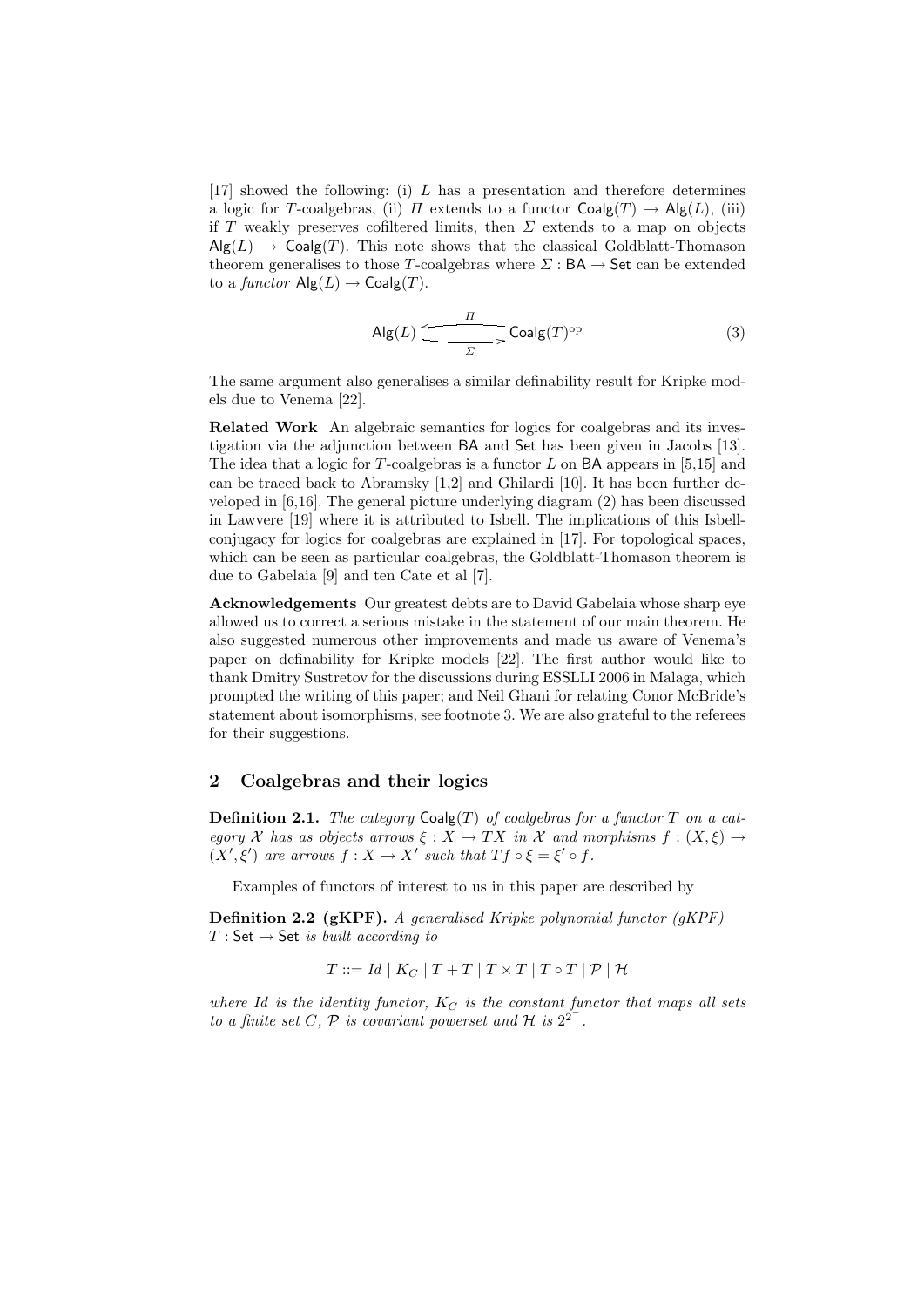*Remark 2.3.* The term 'Kripke polynomial functor' was coined in Rößiger  $[20]$ . We add the functor  $H$ .  $H$ -coalgebras are known as neighbourhood frames in modal logic and are investigated, from a coalgebraic point of view, in Hansen and Kupke [12].

We describe logics for coalgebras by functors  $L$  on the category  $BA$  of Boolean algebras. Although this approach differs conceptually from Jacobs's [13], the equations appearing in the example below are the same as his.

*Example 2.4.* We describe functors  $L : BA \rightarrow BA$  or  $L : BA \times BA \rightarrow BA$  by generators and relations as follows.

- 1.  $L_{K_C}(A)$  is the free BA given by generators  $c \in C$  and satisfying  $c_1 \wedge c_2 = \perp$ for all  $c_1 \neq c_2$  and  $\bigvee_{c \in C} c = \top$ .
- 2.  $L_+(A_1, A_2)$  is generated by  $[\kappa_1]a_1$ ,  $[\kappa_2]a_2$ ,  $a_i \in A_i$  where the  $[\kappa_i]$  preserve finite joins and binary meets and satisfy  $[\kappa_1]a_1 \wedge [\kappa_2]a_2 = \perp, [\kappa_1]\top \vee [\kappa_2]\top =$  $\top, \neg[\kappa_1]a_1 = [\kappa_2] \top \vee [\kappa_1] \neg a_1, \neg[\kappa_2]a_2 = [\kappa_1] \top \vee [\kappa_2] \neg a_2.$
- 3.  $L_{\times}(A_1, A_2)$  is generated by  $[\pi_1]a_1, [\pi_2]a_2, a_i \in A_i$  where  $[\pi_i]$  preserve Boolean operations.
- 4.  $L_{\mathcal{P}}(A)$  is generated by  $\Box a, a \in A$ , and  $\Box$  preserves finite meets.
- 5.  $L_{\mathcal{H}}(A)$  is generated by  $\Box a, a \in A$  (no equations).

Informally, the equations in the 2nd item are justified as follows. Take  $A_1, A_2$ to be the collections of subsets of two sets  $X_1, X_2$ , take  $[\kappa_i]a_i$  to be the direct image of the injection  $\kappa_i: X_i \to X_1 + X_2$  and describe how the  $[\kappa_i]$  interact with the Boolean operations, interpreting ∧ as ∩, etc.

More formally, we recall that sets and Boolean algebras are related by two functors

$$
\mathsf{BA} \xrightarrow{\overline{I}} \mathsf{Set}^{\mathrm{op}} \tag{4}
$$

where  $\Pi$  maps a set to its powerset and  $\Sigma$  a Boolean algebra to the set of its ultrafilters. On arrows, both functors are given by inverse image.

The justification for the presentations is now given, in essence, by the following isomorphisms. For Boolean algebras  $A, A_1, A_2$ , we have  $L_{K_C}(A) \cong \Pi C$ ;  $L_+(A_1, A_2) \cong A_1 \times A_2$ ;  $L_{\times}(A_1, A_2) \cong A_1 + A_2$ . For finite sets X, we have  $L_{\mathcal{P}}(HX) \cong \Pi \mathcal{P} X$ ;  $L_{\mathcal{H}}(HX) \cong \Pi \mathcal{H} X$ . We will make this more precise in Definition 2.6 and Proposition 2.8.

**Definition 2.5** ( $L_T$ ). For each gKPF (see Definition 2.2) T : Set  $\rightarrow$  Set we define  $L_T$  by the corresponding constructions of Example 2.4.

Example 2.4 illustrates how (a presentation of) a functor on BA describes the syntax and proof system of a modal logic. The semantics is given by a natural transformation

$$
LHX \xrightarrow{\delta_X} \xrightarrow{\text{HT}X},\tag{5}
$$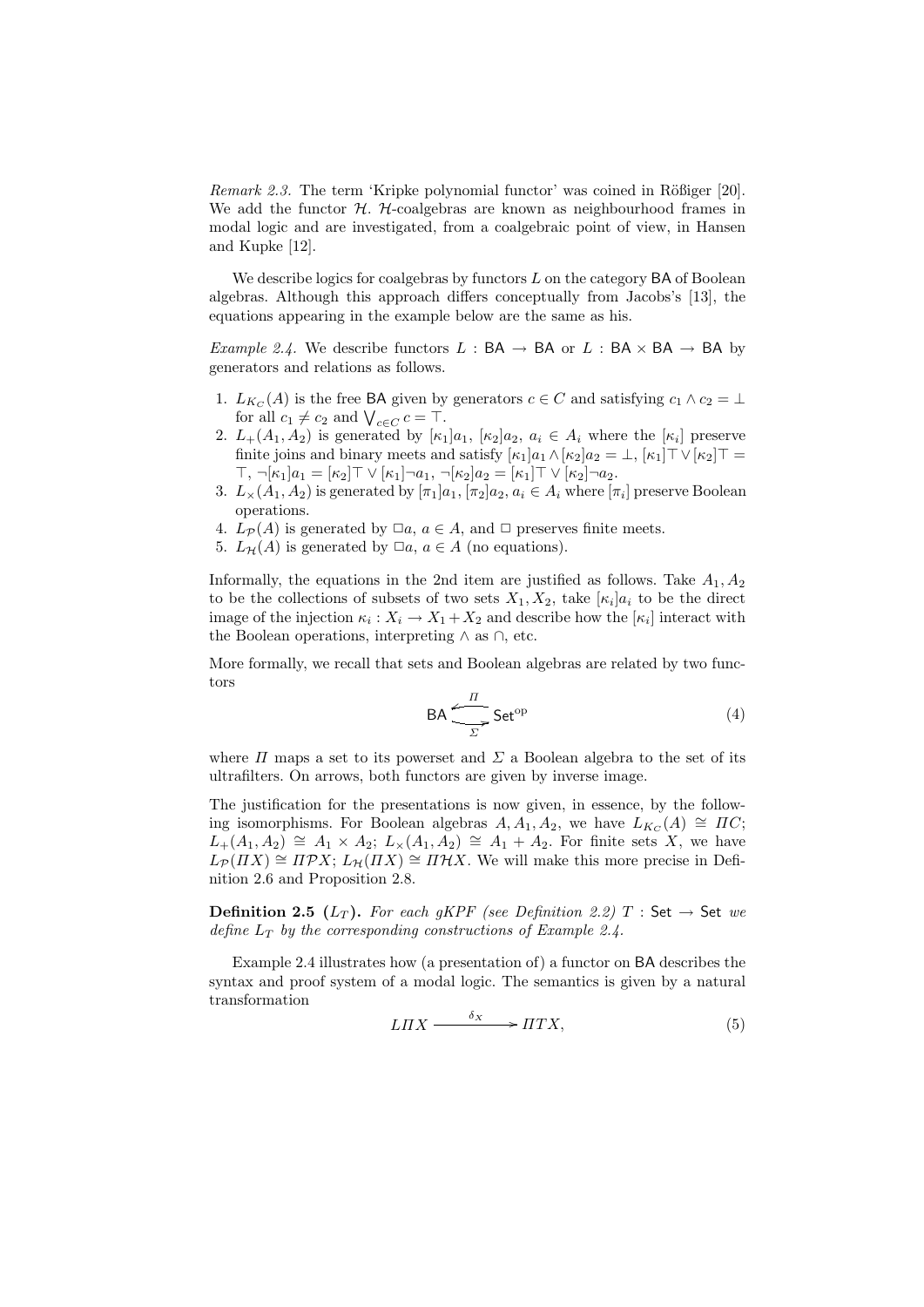since this is exactly what is needed to define the extension [[−]] of formulas via the unique morphism from the initial L-algebra  $LI \rightarrow I$ . In detail, given a coalgebra  $(X, \xi)$  we let  $\llbracket - \rrbracket$  be as in

$$
I \leftarrow L I
$$
  
\n
$$
L[-1] \downarrow L[-1] \downarrow L
$$
  
\n
$$
I I X \leftarrow \frac{L[-1]}{I I X} \leftarrow \frac{L I I X}{I I X}
$$
  
\n
$$
(6)
$$

In our examples, for gKPFs T, we define  $\delta_T : L_T \Pi \to \Pi T$  as follows.

**Definition 2.6** ( $\delta_T$ ). We define Boolean algebra morphisms

- 1.  $L_{K_C} \Pi X \to \Pi C$  by  $c \mapsto \{c\},$
- 2.  $L_+(H X_1, H X_2) \rightarrow H(X_1 + X_2)$  by  $[\kappa_i] a_i \mapsto a_i$ ,
- 3.  $L_{\times}(HX, \Pi Y) \rightarrow \Pi(X_1 \times X_2)$  by  $[\pi_1]a_1 \mapsto a_1 \times X_2$ ,  $[\pi_2]a_2 \mapsto X_1 \times a_2$ ,
- 4.  $L_P \Pi X \to \Pi \mathcal{P} X$  by  $\Box a \mapsto \{b \subseteq X \mid b \subseteq a\},$
- 5.  $L_{\mathcal{H}} \Pi X \to \Pi \mathcal{H} X$  by  $\Box a \mapsto \{s \in \mathcal{H} X \mid a \in s\}.$

and extend them inductively to  $\delta_T : L_T \Pi \to \Pi T$  for all gKPF T.

The definition exploits that BA-morphisms are determined by their action on the generators.

Example 2.7. Together with (6), item 4 and 5 of Definition 2.6 give rise to the Kripke and neighbourhood semantics of modal logic:

- For  $\xi: X \to \mathcal{P}X$  and  $\square \varphi$  in the initial  $L_{\mathcal{P}}$ -algebra, we have  $\square \varphi \rVert = \{x \in$  $X \mid \xi(x) \subseteq \llbracket \varphi \rrbracket \};$
- For  $\xi : X \to \mathcal{H}X$  and  $\square \varphi$  in the initial  $L_{\mathcal{H}}$ -algebra, we have  $\square \varphi \rVert = \{x \in$  $X \mid \llbracket \varphi \rrbracket \in \xi(x) \}.$

The justification for the definition of  $L_T$  and  $\delta_T$  is now given by the following proposition. It says that  $(L, \delta)$  completely captures the action of T on finite X; and more can hardly be expected from a finitary logic of T.

**Proposition 2.8.** Let T be a gKPF. Then  $(\delta_T)_X : L_T \Pi X \rightarrow \Pi T X$  is an isomorphism for all finite sets X.

*Proof.* For finite X,  $(\delta_T)_X : L_T \Pi X \to \Pi T X$  is an isomorphism in all of the 5 cases of Definition 2.6. The result then follows by induction, using that all the functors involved restrict to finite sets and finite BAs.  $\Box$ 

The property of Proposition 2.8, namely

$$
LHX \cong HTX \qquad \text{for all finite sets } X,\tag{7}
$$

or, equivalently,  $LA \cong \Pi T \Sigma A$  for finite A, is of central importance as it sets up the relationship between the logic ( $=$ functors L given by a presentation) and the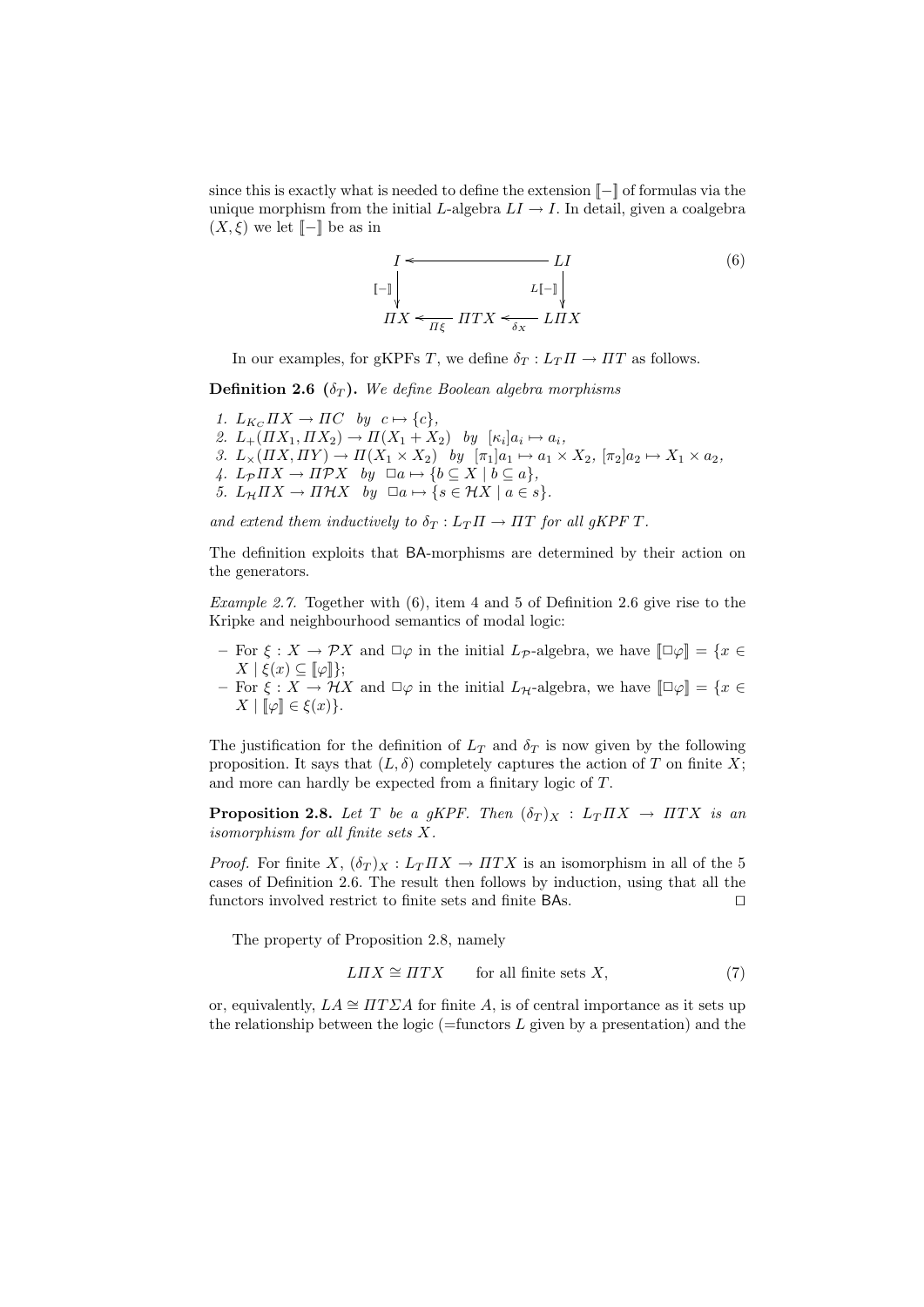semantics (=functor T). (7) can be read in two different ways: If the logic (ie  $L$ and  $L\Pi \rightarrow \Pi T$ ) is given, then (7) is a requirement; on the other hand, given T, we can take  $(7)$  also as a definition of L (up to isomorphism) and look for a presentation of L, which then gives us a syntax and proof system of a logic for  $T$ -coalgebras.<sup>1</sup>

To summarise, we might say the whole point of the paper is to show that, once we presented a functor  $L$  satisfying  $(7)$ , everything else flows from this: syntax and proof system are determined by the presentation and the semantics is determined by (7). This also means that the approach presented in the next section is not restricted to gKPFs.

# 3 The Goldblatt-Thomason theorem for coalgebras

To clarify the relationship between  $L$ -algebras and  $T$ -coalgebras in diagram  $(2)$ , we review the categorical analysis given in [17], before returning the special case of Boolean algebras and sets.

#### 3.1 Algebras and coalgebras on Ind- and Pro-completions

The general picture<sup>2</sup> underlying the situation discussed in the introduction is



where  $C$  is a finitely complete and cocomplete category,  $IndC$  is the full subcategory of  $\mathsf{Set}^{\mathcal{C}^{\mathrm{op}}}$  of finite limit preserving functors,  $(\hat{-})$  and  $(\bar{-})$  are the Yoneda embeddings. It is well-known that, under these assumptions,  $\text{Ind}\mathcal{C}$  is the completion of  $C$  with filtered colimits, see eg [14, Chapter VI]. Dually,

$$
\mathsf{ProC} \stackrel{\mathrm{def}}{=} (\mathsf{Ind}\mathcal{C}^{\mathrm{op}})^{\mathrm{op}}
$$

is the completion of C with cofiltered limits. Furthermore, we let  $\Sigma$  be the left Kan-extension of  $(-)$  along  $(-)$ , and  $\Pi$  the right Kan-extension of  $(-)$  along  $\overline{(-)}$  (in particular,  $\Sigma \hat{C} \cong \overline{C}$ ,  $\Pi \overline{C} \cong \hat{C}$ ).  $\Sigma$  is left adjoint to  $\Pi$ .

Example 3.1. 1.  $C = BA_{\omega}$  (finite Boolean algebras = finitely presentable Boolean algebras),  $IndC = BA$ ,  $ProC = Set^{op}$ .  $\Sigma A$  is the set of ultrafilters over A and  $\Pi$  is (contravariant) powerset.

<sup>1</sup> For a general definition of 'presentation of a functor' and how presentations give rise to logics see [6]. Further investigations can be found in [17] showing, for example, that an endofunctor on BA has a finitary presentation iff it preserves filtered colimits.

<sup>2</sup> Actually, the general picture is even more general, see Lawvere [19, Section 7], an interesting special case of which is investigated in [18,21].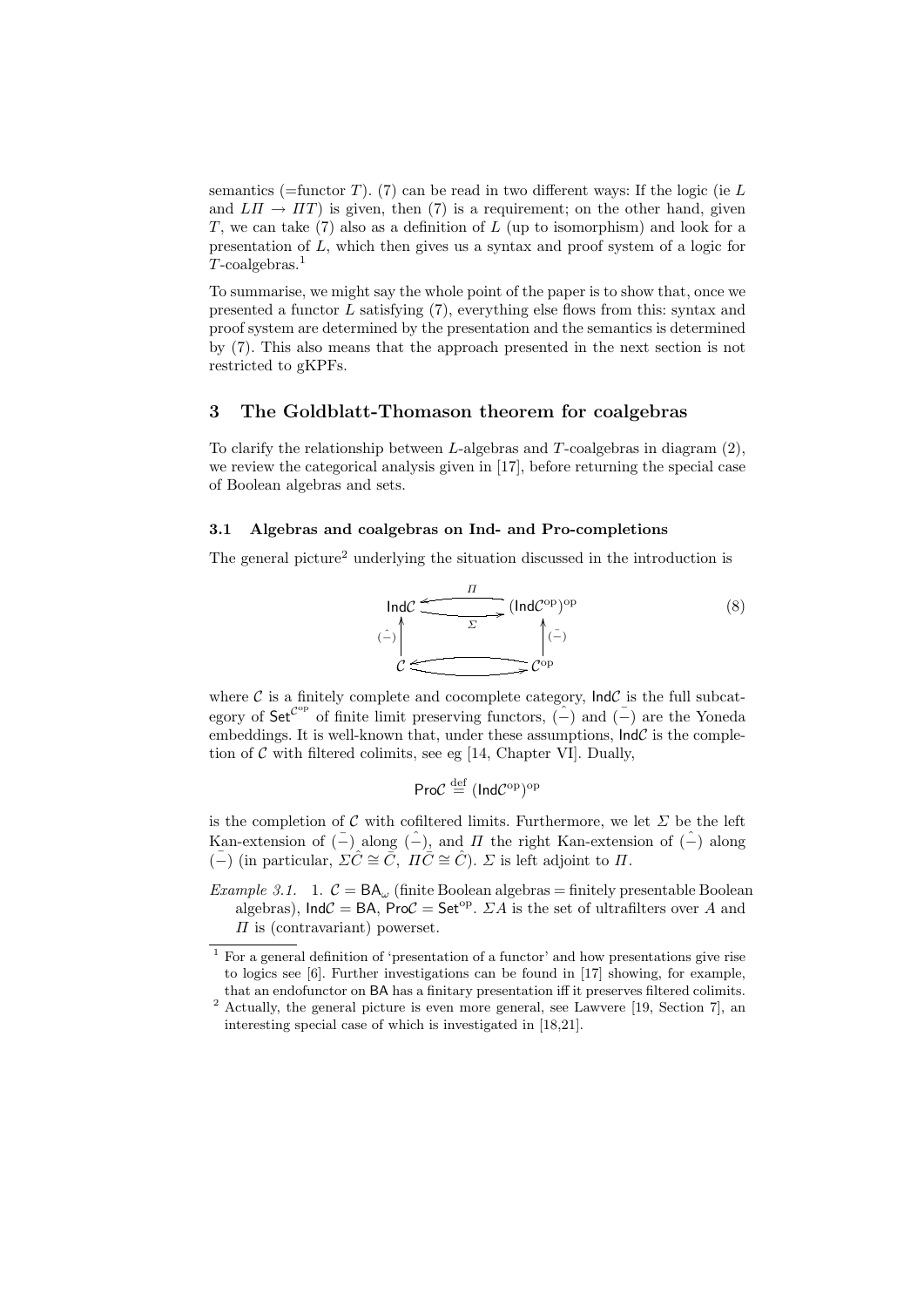- 2.  $\mathcal{C} = DL_{\omega}$  (finite distributive lattices = finitely presentable distributive lattices),  $\text{Ind}\mathcal{C} = \text{DL}$ ,  $\text{ProC} = \text{Poset}^{\text{op}}$ .  $\Sigma A$  is the set of prime filters over A and  $\Pi$  gives the set of upsets.
- 3. In fact, (8) can be instantiated with any locally finite variety for IndC. (A variety is locally finite if finitely generated free algebras are finite.)

We are interested in coalgebras over ( $IndC^{op}$ ), ie, algebras over Pro $C =$ (IndC<sup>op</sup>)<sup>op</sup>. Consider

$$
L \quad \overbrace{\qquad \qquad }^{I} \quad \text{ProC} \quad T
$$

where we assume that  $L$  and  $T$  agree on  $\mathcal{C}$ , that is,

$$
L\Pi\bar{C} \cong L\hat{C} \cong \Pi T\bar{C} \qquad \Sigma L\hat{C} \cong T\bar{C} \cong T\Sigma\hat{C} \tag{10}
$$

*Example 3.2.* For  $IndC = BA$  and  $ProC = Set^{op}$ , the gKPF T and the  $L = L_T$ satisfy (10) by Proposition 2.8.

Remark 3.3. We will usually denote by the same symbol a functor and its dual, writing eg  $T: \mathcal{K} \to \mathcal{K}$  and  $T: \mathcal{K}^{\text{op}} \to \mathcal{K}^{\text{op}}$ .

In order to lift  $\Pi$  and  $\Sigma$  to algebras, we extend the natural isomorphisms (10) from  $\mathcal C$  to Ind $\mathcal C$  and Pro $\mathcal C$ , respectively. As a result of the procedure below, the lifted  $L\Pi \to \Pi T$  and  $T\Sigma \to \Sigma L$  will in general not be isomorphisms, the second may even fail to be natural.

The natural transformation  $\delta : L\Pi \to \Pi T$ .  $\Pi X$  is a filtered colimit  $\hat{C}_i \to \Pi X$ . If L preserves filtered colimits we therefore obtain  $L\Pi \to \Pi T$  as in

$$
\begin{array}{ccc}\n\overrightarrow{H}X & & \overrightarrow{L}\overrightarrow{H}X \xrightarrow{\delta_{X}} & \overrightarrow{H}T X \\
\downarrow c_{i} & & \downarrow c_{i} \\
\hat{C}_{i} & & \overrightarrow{L}\hat{C}_{i} & \overrightarrow{H}T\Sigma\hat{C}_{i}\n\end{array} \tag{11}
$$

where  $c_i^{\sharp}: \Sigma \hat{C}_i \to X$  is the transpose of  $c_i : \hat{C}_i \to \Pi X$ .  $\delta$  allows us to lift  $\Pi$  to a functor

$$
\mathsf{Alg}(L) \xleftarrow{\tilde{\Pi}} \mathsf{Coalg}(T)^{\mathrm{op}} \tag{12}
$$

mapping a T-algebra  $(X, \xi)$  to the L-algebra  $(\Pi X, \xi \circ \delta_X)$ .

*Example 3.4.* For  $IndC = BA$ , Pro $C = Set^{op}$ , and T being one of P or H,  $\delta$  has been given explicitly in Definition 2.6.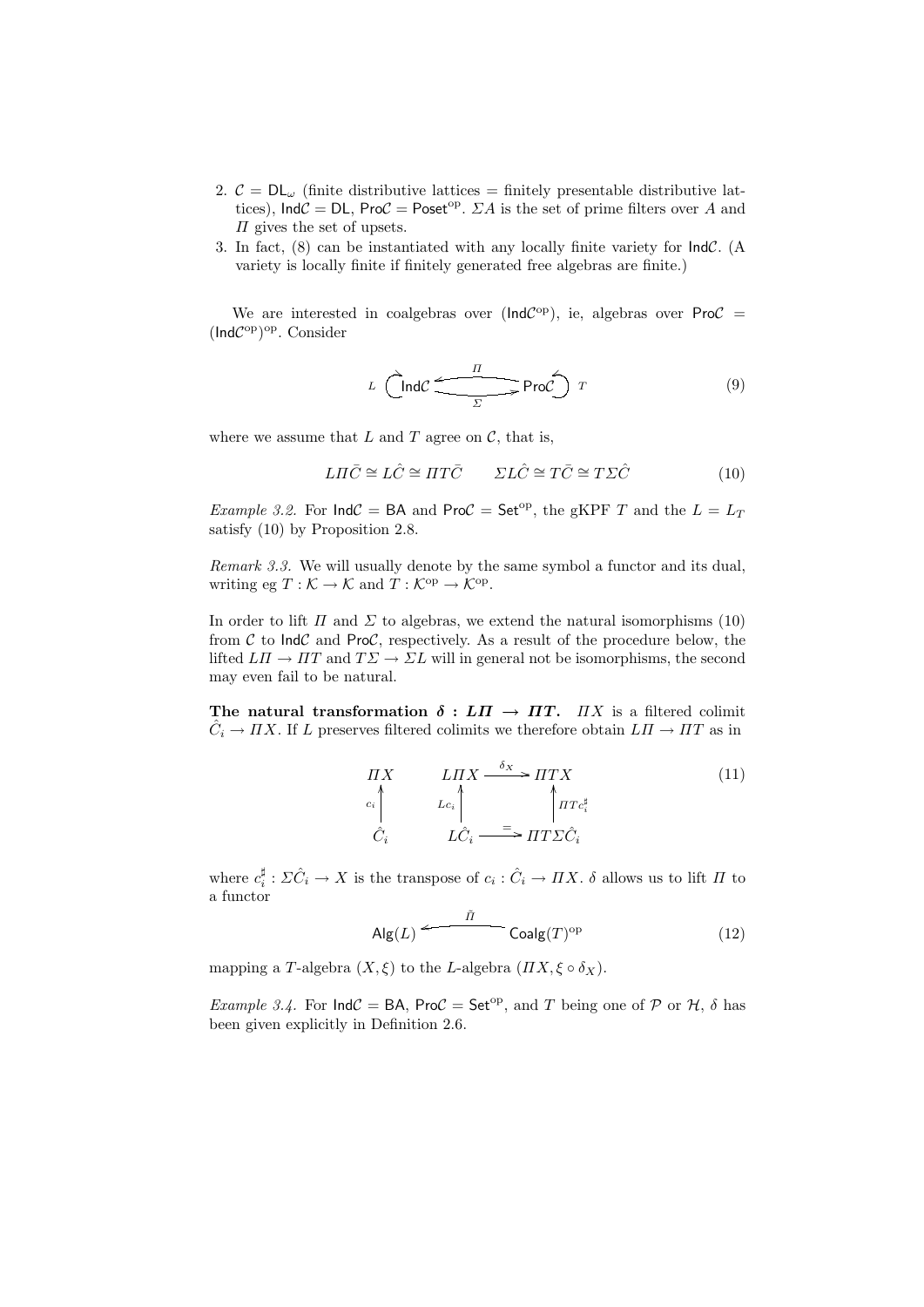The transformation  $h : T\Sigma \to \Sigma L$ . We will need that there exists h such that the following diagram commutes in ProC (where the  $d_k$  are the filtered colimit approximating A).

$$
A \t T \Sigma A \xrightarrow{h_A} \Sigma LA
$$
\n
$$
d_k \uparrow \qquad \uparrow \qquad \uparrow
$$
\n
$$
\hat{A}_k \t T \Sigma \hat{A}_k \xrightarrow{=} \Sigma L \hat{A}_k
$$
\n(13)

Remark 3.5. A sufficient condition for the existence of  $h$  is that  $T$  weakly preserves filtered colimits in  $ProC$ , or, equivalently, weakly preserves cofiltered limits in (ProC)<sup>op</sup>. If T preserves these limits (non weakly) then h is natural.

*Example 3.6.* For gKPFs excluding  $H$ , the maps h have been described by Jacobs [13, Definition 5.1]. We detail the definitions of the following to cases.

1. 
$$
h_A: \Sigma L_{\mathcal{P}}A \to \mathcal{P}\Sigma A
$$
 maps  $v \in \Sigma L_{\mathcal{P}}A$  to  $\{u \in \Sigma A \mid \Box a \in v \Rightarrow a \in u\}$ .  
2.  $h_A: \Sigma L_{\mathcal{H}}A \to \mathcal{H}\Sigma A$  maps  $v \in \Sigma L_{\mathcal{H}}A$  to  $\{\hat{a} \in 2^{\Sigma A} \mid \Box a \in v\}$ .

Remark 3.7. There is a systematic way of calculating h from  $\delta$ . For  $A \in \mathcal{C}$ , denoting the unit and counit of the adjunction  $\Sigma \dashv \Pi$  by  $\eta$  and  $\varepsilon$ ,  $h_A$  is given in  $(ProC)$ <sup>op</sup> (thinking of Set) by

$$
\Sigma LA \stackrel{(\Sigma L \eta_A)^{\circ}}{\longrightarrow} \Sigma L \Pi \Sigma A \stackrel{(\Sigma \delta_{\Sigma A})^{\circ}}{\longrightarrow} \Sigma \Pi T \Sigma A \stackrel{(\varepsilon_{T \Sigma A})^{\circ}}{\longrightarrow} T \Sigma A \tag{14}
$$

Here we use that the arrows above are isos and we can take their inverse, denoted by  $\degree$ . The calculations showing that Example 3.6 derives directly from (14) are  $\delta$  detailed<sup>3</sup> in the appendix.

In general,  $h_A$  is not uniquely determined by (13) and we cannot assume it to be natural. Nevertheless, in the cases we are aware of  $h$  is natural.

Proposition 3.8. For gKPFs T, the map

$$
h: \Sigma L_T \to T\Sigma
$$

in Set is natural.

*Proof.* The type constructors  $K_C, +, \times$  preserve cofiltered limits, hence the corresponding map h defined by (13) is uniquely determined and therefore natural. In the other two cases,  $T = \mathcal{P}$  and  $T = \mathcal{H}$ , we take Example 3.6 as the definition of h and verify that it is natural and satisfies (13). We detail this for  $T = H$ . Note first that  $h_A: \Sigma L A \to \mathcal{H} \Sigma A$  is  $\nu_{\Sigma A} \circ in_A^{-1}$  where  $in_A$  is the insertion of generators  $A \to LA, a \mapsto \Box a$ , and  $\nu_X : X \to \mathcal{H}X$  maps x to  $\{a \subseteq X \mid x \in a\}.$ Now both the commutativity of  $(13)$  and the naturality of h follow from naturality of in and  $\nu$ .

 $3$  We hope these calculations show that *isomorphisms do work*. This balances Conor McBride's view, from a programming perspective, that isomorphisms cost.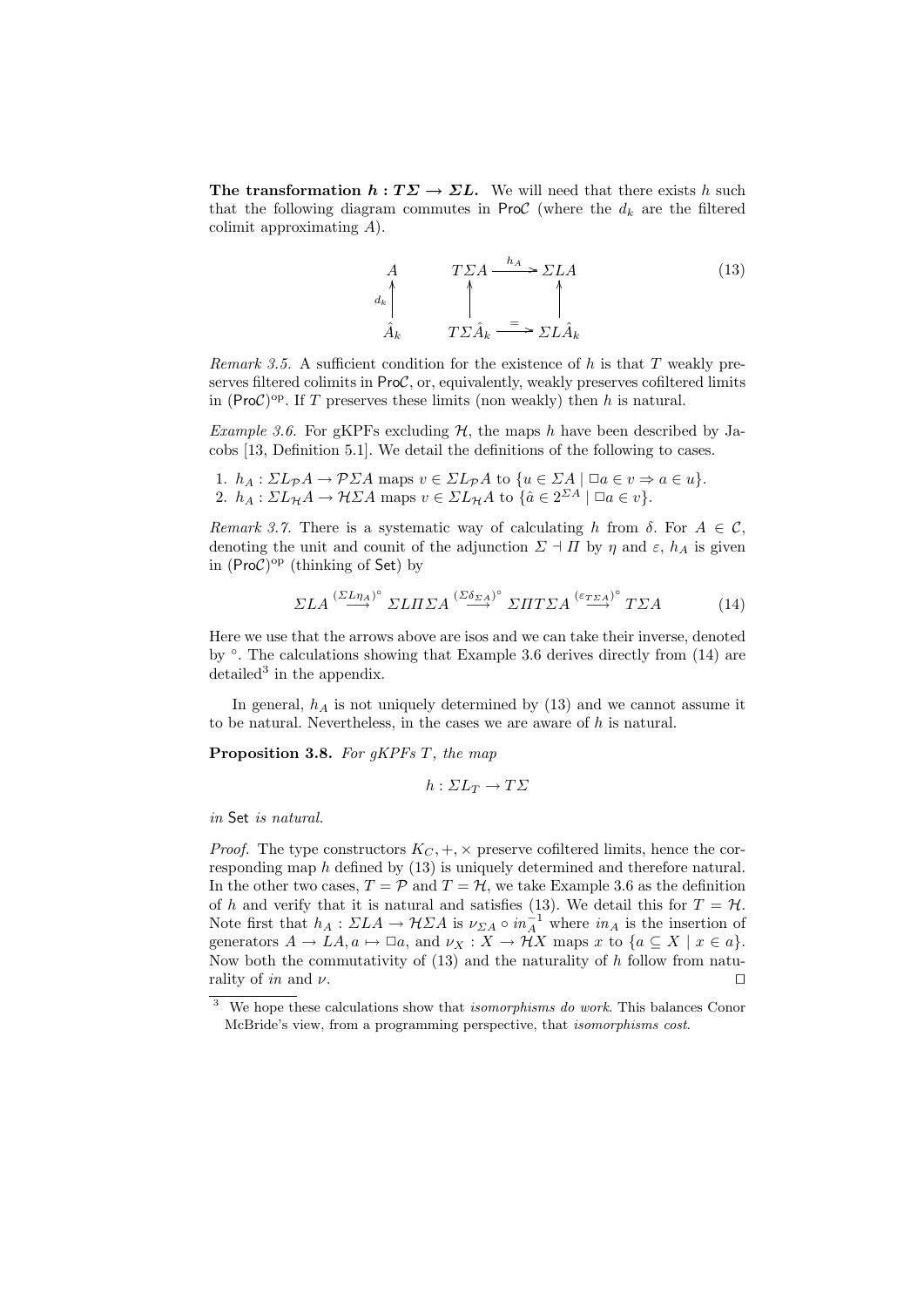To finish the category theoretic part of our development, we note that h allows us to lift  $\Sigma$  to

$$
\mathsf{Alg}(L) \xrightarrow{\tilde{\Sigma}} \mathsf{Coalg}(T)^{\mathrm{op}} \tag{15}
$$

via  $(LA \rightarrow A) \mapsto ( \Sigma A \rightarrow \Sigma LA \rightarrow T \Sigma A)$ . If h is natural, then this map is a functor.

#### 3.2 The Goldblatt-Thomason theorem for coalgebras

We used the general categorical framework to clarify the relationship between the functors  $T$  and  $L$ . We will now return to the special case discussed in the introduction. In particular,  $IndC = BA$  and  $IndC^{op} = Set$ ;  $\Pi : Set \rightarrow BA$  maps X to  $2^X$  and  $\Sigma$ : BA  $\rightarrow$  Set maps a Boolean algebra A to the set of ultrafilters over A.

We say that a functor  $T : \mathsf{Set} \to \mathsf{Set}$  preserves finite sets if T maps finite sets to finite sets.

Definition 3.9 (modal logic of a functor). The modal logic of a functor  $T : \mathsf{Set} \to \mathsf{Set}$  is the pair  $(L, \delta : L\Pi \to \Pi T)$  where  $L = \Pi T \Sigma$  on finite Boolean algebras and L is continuously extended to all of BA.  $\delta$  is then given as in (11).

- Remark 3.10. 1. The definition of L does not require  $T$  to preserve finite sets. This condition, which implies the right-hand side of  $(10)$ , is needed for h in (13).
- 2. For gKPFs T, the modal logic corresponding to  $(L, \delta)$  has been described explicitly in Example 2.4. But we know from [17] that any  $L : BA \rightarrow BA$ arising from Definition 3.9 has such a presentation by modal operators and axioms.

The notion of a modal theory now arises from the initial, or free, L-algebra, see diagram (6).

**Definition 3.11 (modal theory).** Consider a functor  $T : Set \rightarrow Set \text{ with its}$ associated modal logic  $(L, \delta)$  and a T-coalgebra  $(X, \xi)$ .

- 1. Let I be the initial L-algebra and  $[-]: I \to \Pi(X, \xi)$  be the unique morphism. Then the variable-free modal theory of  $(X, \xi)$  is  $\{\varphi \in I \mid \llbracket \varphi \rrbracket = X\}.$
- 2. Let  $I_P$  be the free L-algebra over the free Boolean algebra generated by a countable set P of propositional variables. Let  $[-]_v : I_P \to \Pi(X, \xi)$  be the unique morphism extending a valuation  $v : P \to \overline{I} X$  of the propositional variables. Then the modal theory of  $(X, \xi)$  is  $\{\varphi \in I_P \mid \llbracket \varphi \rrbracket_v = X$  for all v:  $P \rightarrow \Pi X$ .

The next proposition provides the first main ingredient to the Goldblatt-Thomason theorem, namely that modally definable classes 'reflect' ultrafilter extensions. In case of variable-free theories, definable classes are also closed under ultrafilter extensions.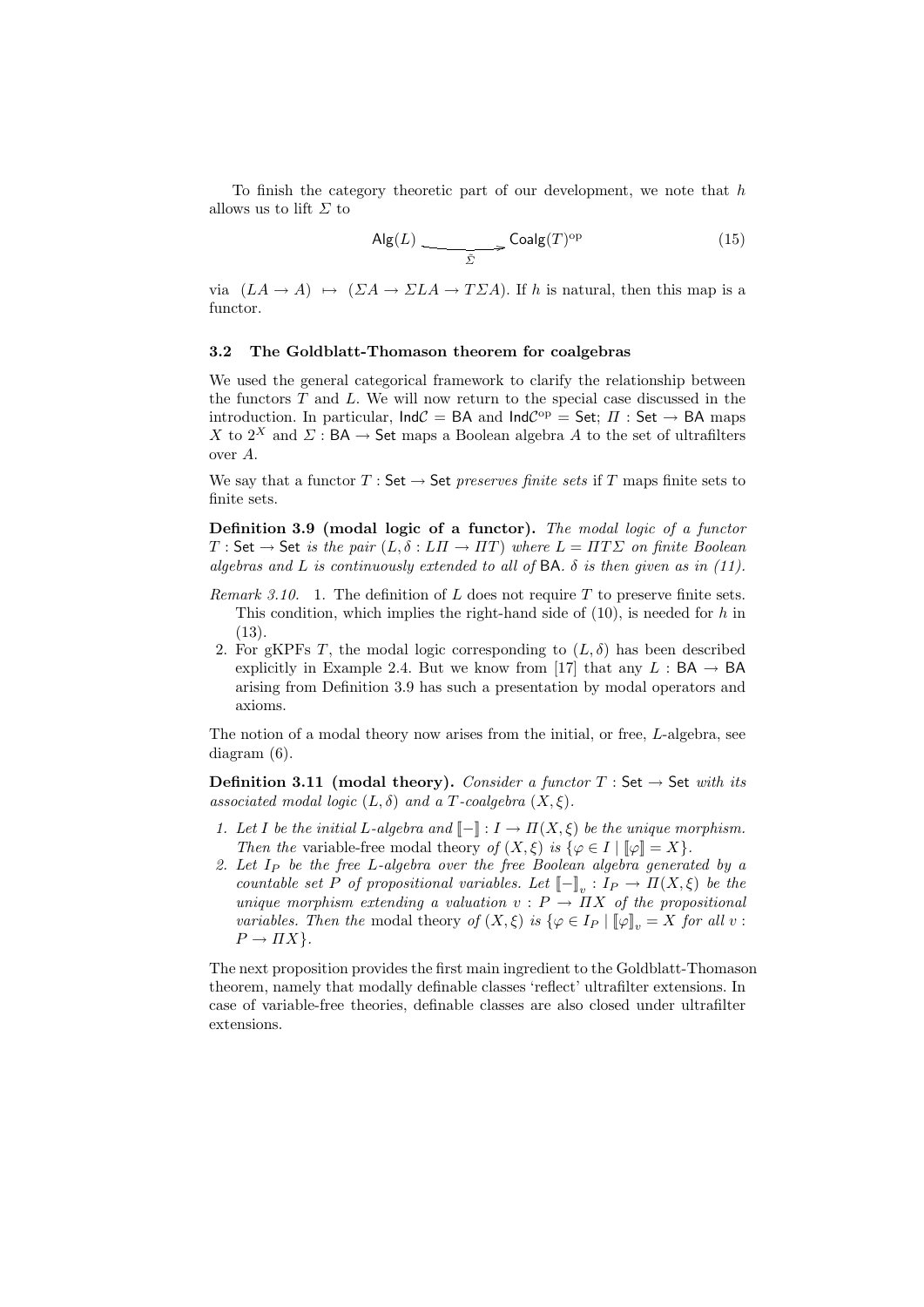**Proposition 3.12.** Let  $T : Set \rightarrow Set$  preserve finite sets and assume that h as in (13) exists. Then

- 1.  $(X, \xi)$  and  $\Sigma \Pi(X, \xi)$  have the same variable-free modal theory,
- 2.  $(X, \xi)$  satisfies the modal theory of  $\Sigma \Pi(X, \xi)$ .

*Proof.* (1): By construction of the logic from L, a formula  $\varphi$  is an element of the initial L-algebra and  $(X, \xi) \models \varphi$  iff the unique morphism  $\llbracket - \rrbracket$  from the initial L-algebra to  $\Pi(X,\xi)$  maps  $\varphi$  to  $X \in \Pi(X,\xi) = 2^X$ . Therefore<sup>4</sup>, to show that  $(X, \xi) \models \varphi \Leftrightarrow \Pi(X, \xi) \models \varphi$ , it suffices to establish that the map  $\iota : \Pi(X, \xi) \rightarrow$  $\Pi \Sigma \Pi (X \xi)$  is an injective algebra morphism. This follows from (the proof of) Theorem 5.3 in [17] and Stone's representation theorem for Boolean algebras. (2): Suppose there is a valuation v showing that  $\varphi$  does not hold in  $(X, \xi)$ , that is,  $[\![\varphi]\!]_v \neq X$ . Then  $\iota \circ [\![-\!]_v(\varphi) \neq \varSigma \Pi X$ , that is, there is a valuation showing that  $\varphi$  does not hold in  $\Sigma \Pi(X, \xi)$ .

The second main ingredient (of the algebraic proof) of the Goldblatt-Thomason theorem is Birkhoff's variety theorem stating that a class of algebras is definable by equations iff it is closed under homomorphic images  $(H)$ , subalgebras  $(S)$ , and products  $(P)$ . A set of equations is called *ground* if it does not contain any variables. This corresponds to the absence of propositional variables in a modal theory, or, in other words, to treating Kripke models instead of Kripke frames. The lesser expressivity of ground equations is reflected algebraically by also closing under embeddings  $(E)$ . Closure under H, S, P (and E) is equivalent to closure under  $HSP$  (EHSP).

Theorem 3.13 (Birkhoff's variety theorem). A class of algebras is definable by a set of

- 1. ground equations iff it is closed under EHSP,
- 2. equations iff it is closed under HSP.

Proof. We sketch the proof of the less well-known 1st statement. It is routine to check that a definable class of algebras enjoys the required closure properties. Conversely, let  $K$  be a class of algebras closed under  $EHSP$  and let  $\Phi$  be the ground theory of K. Consider an algebra A with  $A \models \varPhi$ . We have to show that  $A \in \mathcal{K}$ . Since K is closed under SP, the quotient  $O = I/\Phi$  of the initial algebra I by  $\Phi$  is in K.  $A \models \Phi$  then means that there is a morphism  $Q \rightarrow A$ , hence  $A \in \mathcal{K}$ by closure under EH.

The dual of closure under  $S$  and  $E$  is closure under quotients and domains of quotients. This is equivalent to closure under 'co-spans'  $(X, \xi) \rightarrow \bullet \leftarrow (X', \xi')$ , or bisimilarity:

**Definition 3.14 (bisimilarity).** Two coalgebras  $(X, \xi)$ ,  $(X', \xi')$  are bisimilar if there are surjective coalgebra morphisms  $(X, \xi) \rightarrow \bullet \leftarrow (X', \xi').$ 

<sup>&</sup>lt;sup>4</sup> Note that the top-element X of the BA  $\Pi(X,\xi)$  is preserved by algebra morphisms.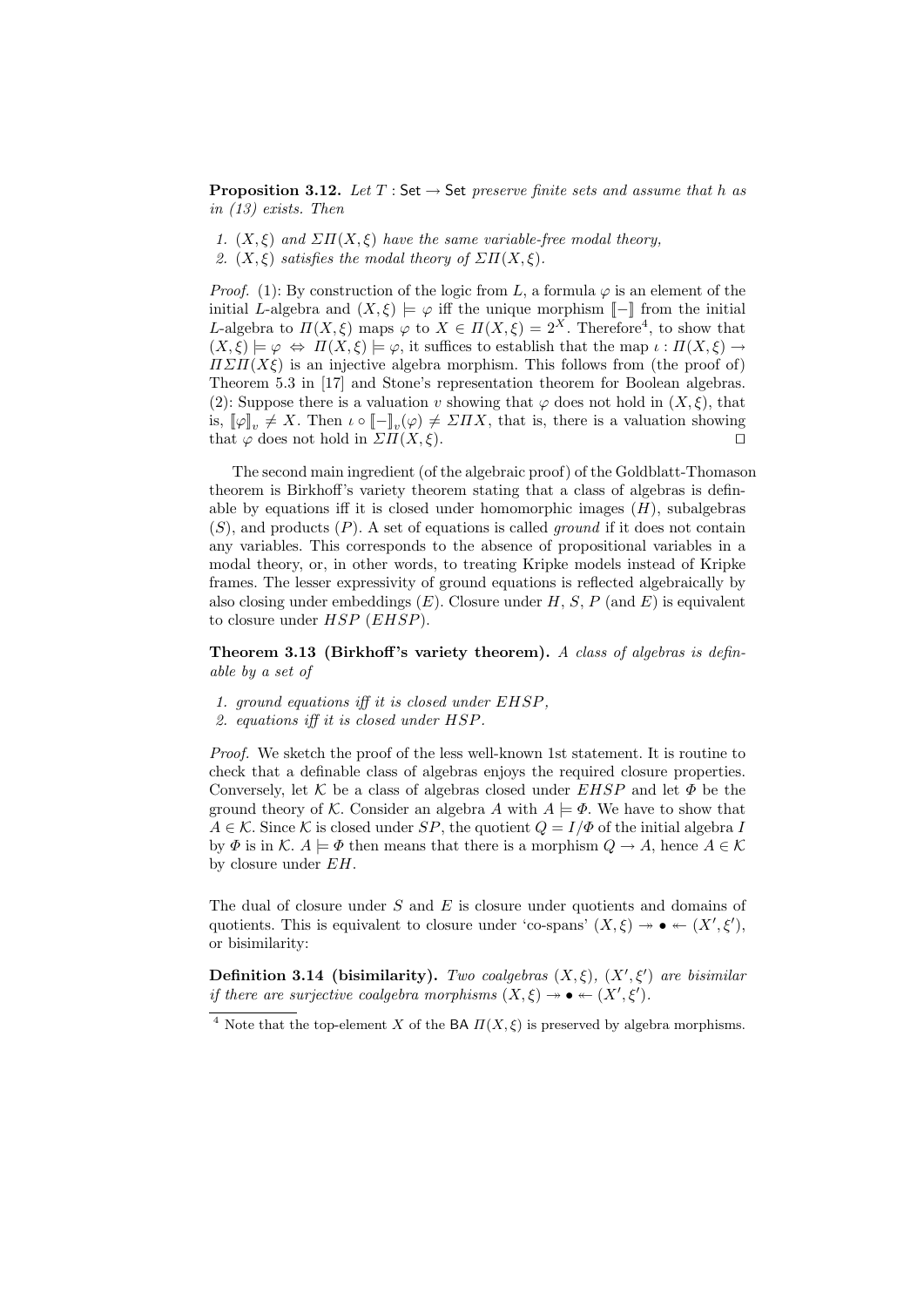We can now generalise to coalgebras the Goldblatt-Thomason theorem [11] for Kripke frames and Venema's corresponding result for Kripke models [22]. For a textbook account of the former see [3,4]. [4, Theorem 5.54] gives an excellent account of the algebraic proof that we generalise, [4, Theorem 3.19] presents an alternative model theoretic proof, and [4, Theorem 2.75] gives a version for pointed Kripke models.

We say that a class  $K$  of coalgebras is *closed under ultrafilter extensions* if  $(X, \xi) \in \mathcal{K} \Rightarrow \Sigma \Pi(X, \xi) \in \mathcal{K}$  and that it reflects ultrafilter extensions if  $\Sigma \Pi(X,\xi) \in \mathcal{K} \Rightarrow (X,\xi) \in \mathcal{K}.$ 

The first part of the theorem below is the definability result for coalgebras as generalisations of Kripke models, the second part treats definability for coalgebras as generalisations of Kripke frames. The difference in the formulation, apart from replacing closure under bisimilarity by closure under quotients, is due to the fact that all modally definable classes of Kripke models but not all modally definable classes of Kripke frames are closed under ultrafilter extensions (compare the two items of Proposition 3.12).

**Theorem 3.15.** Let  $T : Set \rightarrow Set$  preserve finite sets and assume there is a natural transformation h satisfying (13).

- 1. A class  $\mathcal{K} \subseteq \mathsf{Coalg}(T)$  is definable by a variable-free modal theory iff  $\mathcal{K}$  is closed under subcoalgebras, bisimilarity, coproducts and ultrafilter extensions and K reflects ultrafilter extensions.
- 2. A class  $\mathcal{K} \subseteq \mathsf{Coalg}(T)$  closed under ultrafilter extensions is definable by a modal theory iff  $K$  is closed under subcoalgebras, quotients and coproducts and  $K$  reflects ultrafilter extensions.

*Proof.* (1): For 'if' let X be a coalgebra that is a model of the theory of  $K$ , that is, by Theorem 3.13.1,  $\Pi X \in EHSP(\Pi \mathcal{K})$  where  $\Pi \mathcal{K} = \{ \Pi Y \mid Y \in \mathcal{K} \}.$ We have to show  $X \in \mathcal{K}$ .  $\overline{I}X$  embeds a quotient of a subalgebra of a product  $\prod_i \Pi(X_i)$ ,  $X_i \in \mathcal{K}$ . Since  $\Pi$  is right adjoint, we obtain  $\prod_i \Pi(X_i) \cong \Pi(\coprod_i X_i)$ . Since  $\Sigma$  maps injective maps to surjective maps and vice versa, we have

$$
\Sigma \Pi X \twoheadrightarrow \bullet \hookrightarrow \bullet \leftarrow \Sigma \Pi(\coprod X_i).
$$

The stipulated closure properties now imply  $X \in \mathcal{K}$ . For 'only if', using that ground equationally definable classes of algebras are closed under EHSP, it is enough to observe (i) that  $\Pi$  maps surjective maps to injective maps and vice versa, (ii) that  $\Pi$  maps coproducts to products, (iii) Proposition 3.12.1.

(2): The proof is a straightforward variation of the previous one. For 'if' let  $X$ be a coalgebra that is a model of the theory of  $K$ , that is, by Theorem 3.13.2,  $\Pi X \in HSP(\Pi \mathcal{K})$  where  $\Pi \mathcal{K} = \{ \Pi Y \mid Y \in \mathcal{K} \}$ . We have to show  $X \in \mathcal{K}$ .  $\Pi X$ is a quotient of a subalgebra of a product  $\prod_i \Pi(X_i)$ ,  $X_i \in \mathcal{K}$ . We have

$$
\Sigma \Pi X \hookrightarrow \bullet \leftarrow \Sigma \Pi(\coprod X_i).
$$

The stipulated closure properties now imply  $X \in \mathcal{K}$ . For 'only if', we use (i) and (ii) as in part 1 and (iii) Proposition 3.12.2.  $\Box$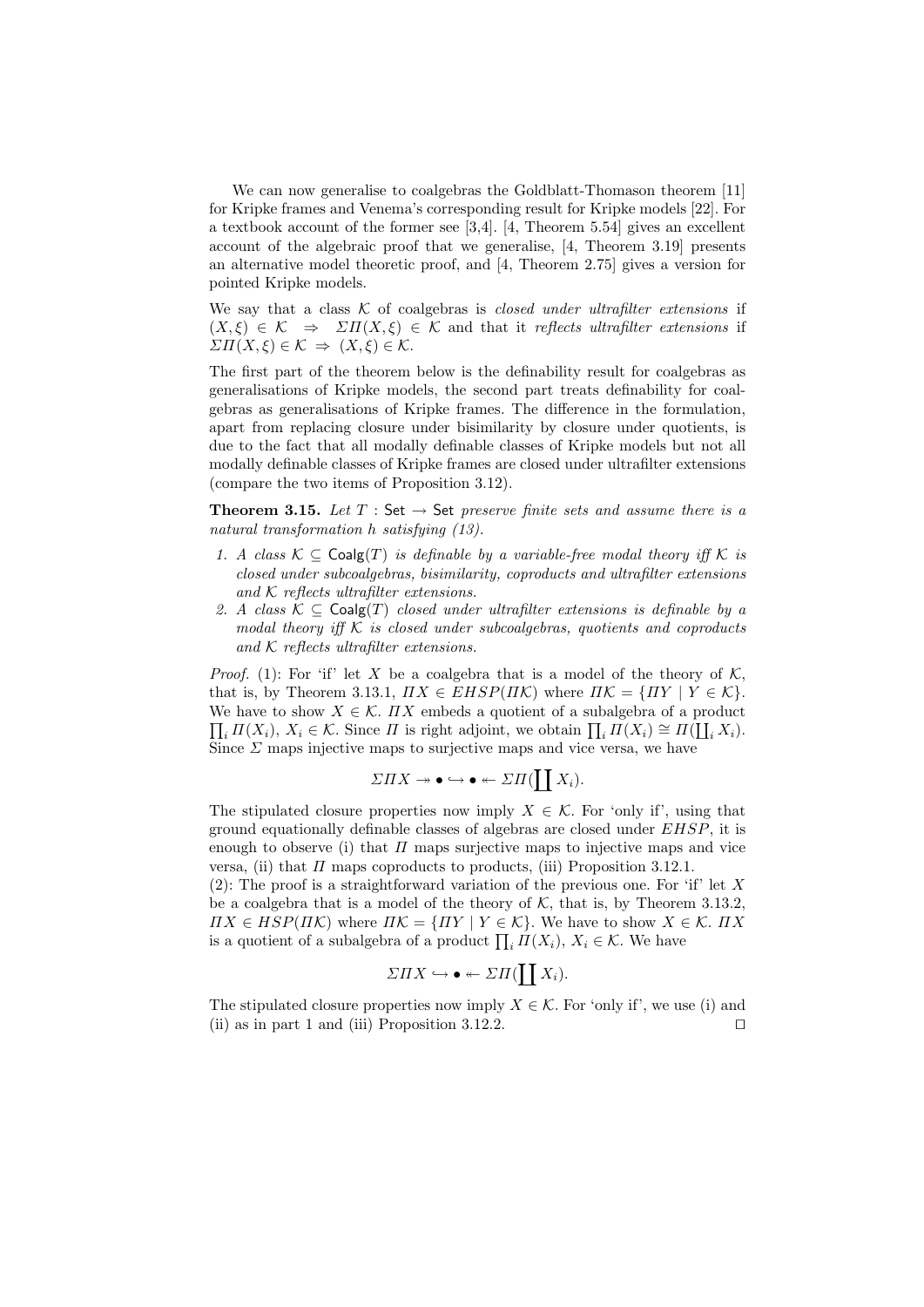Before deriving our main result as a corollary, let us analyse the hypotheses needed for Theorem 3.15 in terms of the general setting discussed in Section 3.1.

Remark 3.16. The following ingredients are used in the proof of Theorem 3.15.

- 1.  $\mathcal C$  in diagram (8) has all finite limits and finite colimits. This is a strong requirement. But it holds if  $IndC$  is a locally finite variety and C is the subcategory of finitely presentable algebras. This includes BA and DL.
- 2.  $A \rightarrow \Sigma \Pi A$  is injective. This is unlikely to hold in the generality of diagram (8) but it seems to be a rather mild requirement: For example, it holds for (subvarieties of) BA and DL.
- 3. T preserves finite sets (or, more generally, T restricts to  $C^{op}$ ). This is needed in diagram 13. It excludes polynomial functors with infinite constants and the probability distribution functor. For a further discussion and the connection with strong completeness see [17].
- 4. h exists and is natural. The status of this requirement remains somewhat unclear. As emphasised by the corollary, it is satisfied in important examples. Let us note here that  $h$  is certainly natural if  $T$  preserves cofiltered limits. This is the case for all polynomial functors. The example we are aware of where the existence of  $h$  fails, is if  $T$  is the finite powerset functor (the ultrafilter extension of a Kripke frame is not finitely branching).

The main result of the paper is the following corollary. The second part generalises the Goldblatt-Thomason theorem from Kripke frames to all gKPFcoalgebras and the first part generalises Venema's definability theorem for Kripke models to all gKPF-coalgebras.

# Corollary 3.17. Let  $T$  be a gKPF.

- 1. A class  $\mathcal{K} \subseteq \text{Coalg}(T)$  is definable by a variable-free modal theory iff K is closed under subcoalgebras, bisimilarity, coproducts and ultrafilter extensions and  $K$  reflects ultrafilter extensions.
- 2. A class  $\mathcal{K} \subseteq \mathsf{Coalg}(T)$  closed under ultrafilter extensions is definable by a modal theory iff  $K$  is closed under subcoalgebras, quotients and coproducts and  $K$  reflects ultrafilter extensions.
- Remark 3.18. 1. As far as we know, the special case of  $H$ -coalgebras (neighbourhood frames) is a new result.
- 2. In the statement of the theorem, we can replace "Coalg(T)" by a modally definable full subcategory of  $Coalg(T)$ . For example, the theorem holds for monotone neighbourhood frames or topological neighbourhood frames. For topological spaces, the result is due to Gabelaia [9, Theorem 2.3.4], but see also ten Cate et al [7].

The original formulation of Venema's theorem [22] has closure under surjective bisimulations instead of closure under subcoalgebras and bisimilarity. The relationship between the two formulations is as follows. For functors  $T$  that preserve weak pullbacks, one can use 'spans'  $(X,\xi) \leftarrow \bullet \rightarrow (X',\xi')$  in the definition of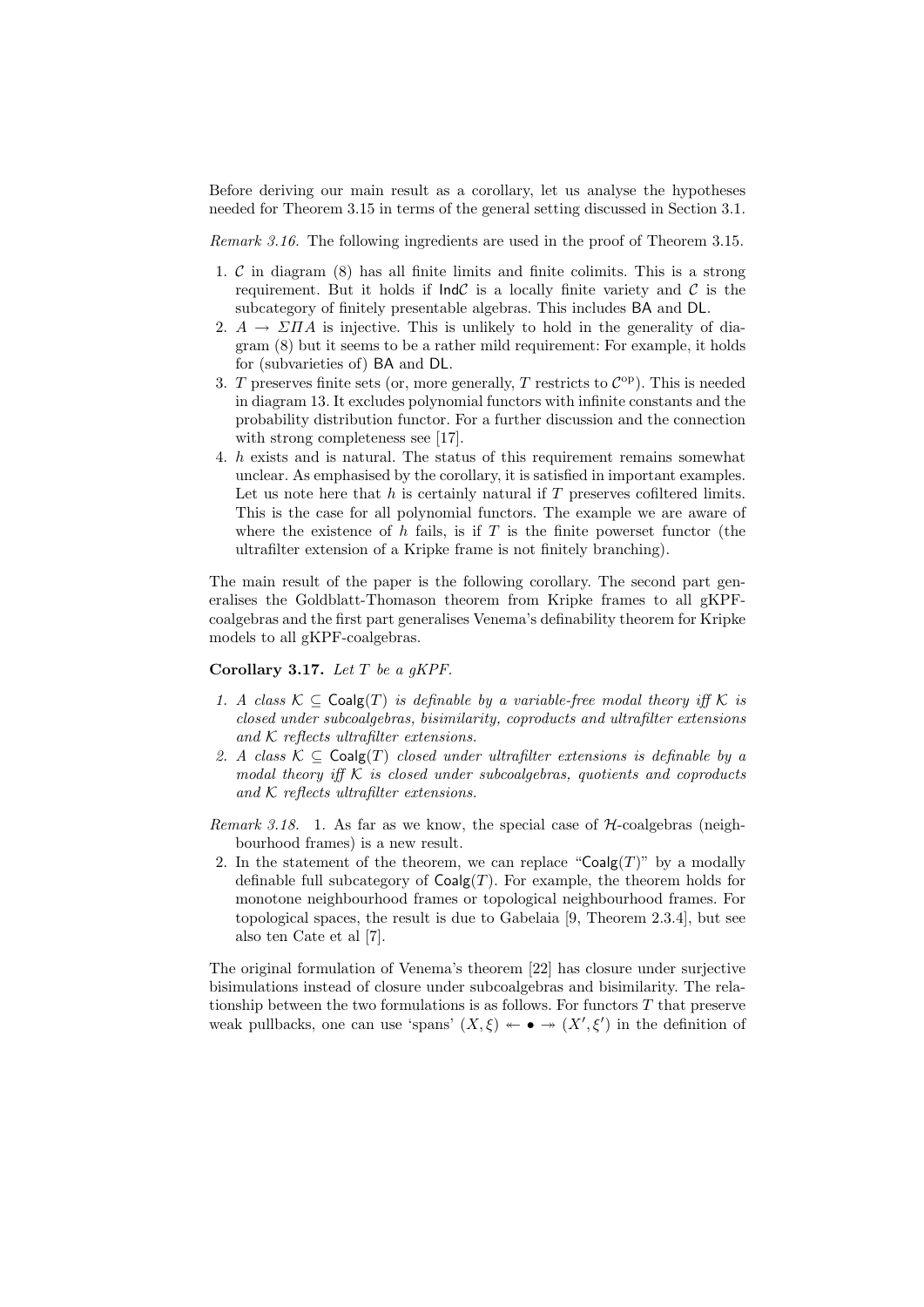bisimilarity instead of co-spans  $(X, \xi) \rightarrow \bullet \leftarrow (X', \xi')$  as above. Closure under subcoalgebras (or generated submodels in the parlance of [22]) is incorporated in the notion of surjective bisimulation by not forcing the left-hand projection of the span to be surjective: A class  $K$  is closed under *surjective bisimulations* iff for all  $(X,\xi) \in \mathcal{K}$  and all  $(X,\xi) \leftarrow \bullet \twoheadrightarrow (X',\xi')$  also  $(X',\xi') \in \mathcal{K}$ . Since H is the only ingredient of a gKPF that does not preserve weak pullbacks, we obtain the following generalisation of Venema's definability theorem for Kripke models.

Corollary 3.19. Let T be a KPF (ie a gKPF built without using  $H$ ). A class  $K ⊆$  Coalg(T) is definable by a variable-free modal theory iff K is closed under coproducts and surjective bisimulations and  $K$  reflects ultrafilter extensions.

# 4 Conclusion

The basic idea underlying this (and previous) work is to consider the logics for  $\alpha$ coalgebras as functors  $L$  on a category of propositional logics such as BA. Let us summarise some features of this approach.

- The functor L packages up all the information about modal operators and their axioms. In this way the functor  $L$  acts as an interface to the syntax, which is given by a presentation of L.
- $-$  As long as we only use abstract properties of  $L$ , such as  $(7)$ , we can prove theorems about modal logics in a syntax free way, see Corollary 3.17 or the Jónsson-Tarski theorem [17, Thm 5.3] for examples. This gives rise not only to simpler proofs, but also to more general results.
- If we instantiate our abstract categories and functors with concrete presentations, we not only get back all the riches of syntax, but find that the categorical constructions actually do work for us. For example, in diagram (8), if we let  $C = BA_{\omega}$  and  $C^{op} = Set_{\omega}$ , then the fact that  $\Pi$  is contravariant powerset and  $\Sigma$  is ultrafilters, follows from the end/coend formula for right/left Kan extensions. Another example of this phenomenon is detailed in the appendix.

Another point is that the generality of our approach suggests further work. Let us mention the following:

- It is possible to replace Boolean algebras by distributive lattices. It could be of interest to look at the details.
- It should be possible to alleviate the restriction to finite constants insofar as infinite 'input' constants C as in  $T^{K_C}$  can be allowed. But the restriction to finite 'output' sets is important, see Friggens and Goldblatt [8] for a detailed discussion.
- Is it possible to generalise definability results for pointed models or frames in the same framework?
- It should be of interest to instantiate  $\text{Ind }\mathcal{C}$  in diagram (8) with other locally finite varieties.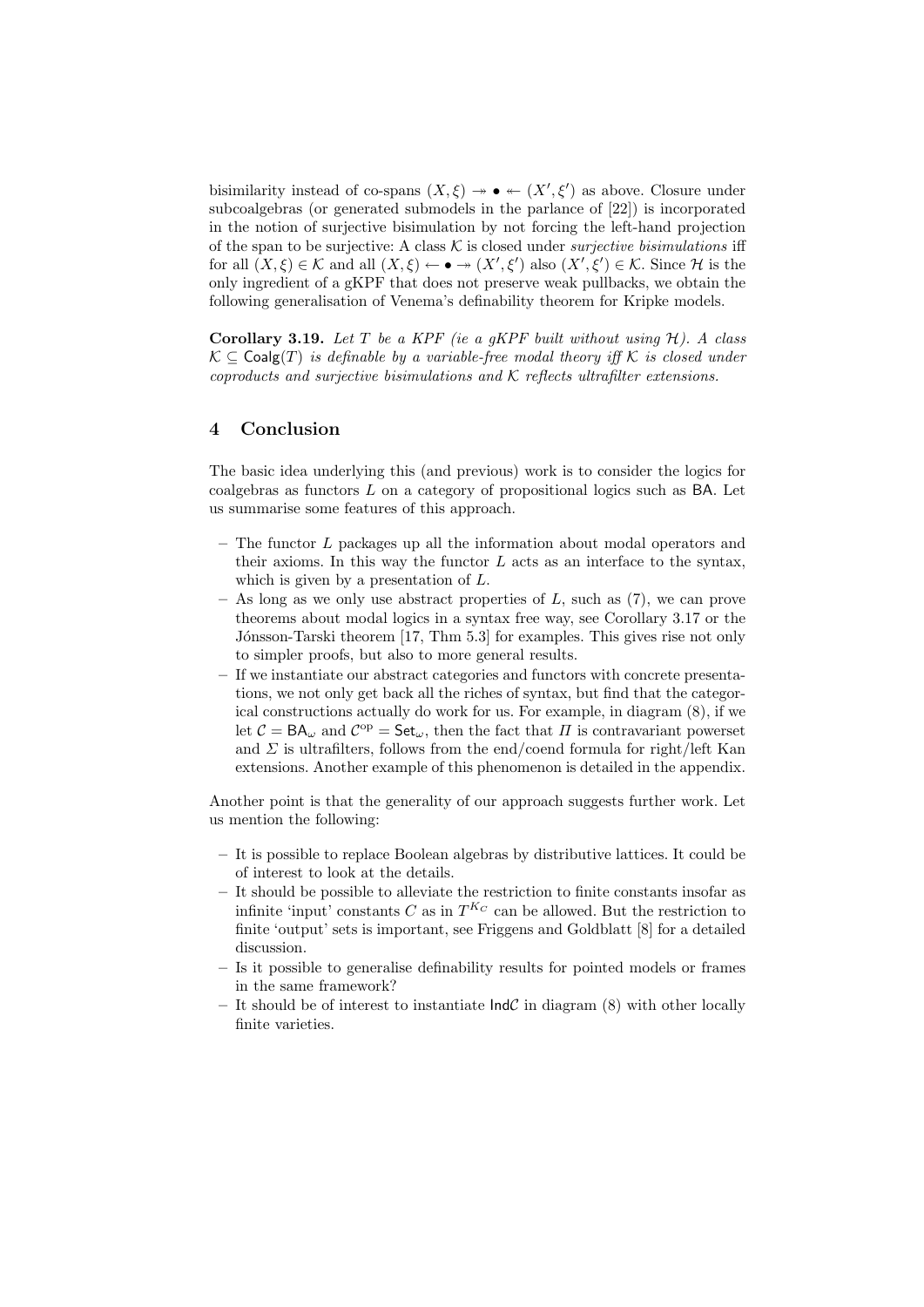– Diagram (8) can also be varied in many directions, for example, considering other completions than Ind or going to an enriched setting (for example, for posets (ie enrichment over 2) the Galois closed subsets of the adjunction  $\Sigma \dashv \Pi$  describe the elements of the MacNeille completion of  $\mathcal{C}$ ).

Finally, and from the point of view of logics for coalgebras, most importantly: Can we find a similarly nice and abstract account for functors T that do not preserve finite sets?

# A Appendix

We show that the h in Example 3.6 are derived from  $(14)$ . To this end we first state a lemma on ultrafilters, which is a straightforward consequence of the respective definitions.

Notation  $\eta: Id \to H\Sigma$  and  $\varepsilon: Id \to \Sigma H$  are the (co)unit of the adjunction  $\Sigma$  +  $\Pi$  (note that we wrote  $\varepsilon$  here as an arrow in Set and not in Set<sup>op</sup>).  $f^{\circ}$ denotes the converse of a bijection f. For  $a \in A$  we abbreviate  $\eta(a) = \{u \in A\}$  $\Pi \Sigma A \mid a \in u$  by  $\hat{a}$ . The complement  $X \setminus S$  of a subset S of X is written as  $-S$ .

**Lemma A.1.** Let A be a finite BA, Y a finite set and L one of  $L_p$ ,  $L_{\mathcal{H}}$ .

- 1. Every ultrafilter  $u \in \Sigma A$  has a smallest element given by  $\bigwedge_{a \in u} a$ .
- 2.  $(\varepsilon_Y)^{\circ} : \Sigma \Pi Y \to Y$  maps u to y, where  $\{y\}$  is the smallest element of u.
- 3. Every ultrafilter  $v \in \Sigma LA$  is determined by the set  $\{\Box a \mid a \in A, \Box a \in v\}.$
- 4. The smallest element of  $v \in \Sigma LA$  is given by  $\bigwedge_{\Box a \in v} \Box a \land \bigwedge_{\Box a \notin v} \neg \Box a$ .

Also note that for isos f we have that  $(\Sigma f)^\circ$  is the direct image map of f. We obtain for  $L = L_{\mathcal{P}}$ :

 $(\Sigma L \eta_A)^\circ$  maps v to the ultrafilter determined by  $\{\Box \hat{a} \mid \Box a \in v\},\$  $(\Sigma \delta_{\Sigma A})^{\circ}$  maps  $\{\Box \hat{a} \mid \Box a \in v\}$  to  $\{\{t \in \mathcal{P}\Sigma A \mid t \subseteq \hat{a}\}\mid \Box a \in v\},$  $(\varepsilon_{\mathcal{P}\Sigma A})^{\circ}$  maps the ultrafilter determined by  $\{t \in \mathcal{P}\Sigma A \mid t \subseteq \hat{a}\}\mid \Box a \in v\}$  to  $\bigcap_{\Box a \in v} \{t \in \mathcal{P}\Sigma A \mid t \subseteq \hat{a}\} \cap \bigcap_{\Box a \notin v} \{-t \in \mathcal{P}\Sigma A \mid t \subseteq \hat{a}\}.$ 

It is now a straightforward verification to check that this last set contains exactly one t which is  $\{u \in \Sigma A \mid \Box a \in v \Rightarrow a \in u\}$ . Hence we obtained the h described in Example 3.6.1.

For  $L = L_{\mathcal{H}}$  we have:

 $(\Sigma L \eta_A)^\circ$  maps v to the ultrafilter determined by  $\{\Box \hat{a} \mid \Box a \in v\},\$  $(\Sigma \delta_{\Sigma A})^{\circ}$  maps  $\{\Box \hat{a} \mid \Box a \in v\}$  to  $\{\{t \in H\Box A \mid \hat{a} \in t\} \mid \Box a \in v\},\$  $(\varepsilon_{\mathcal{H}\Sigma A})^{\circ}$  maps the ultrafilter determined by  $\{\{t \in \mathcal{H}\Sigma A \mid \hat{a} \in t\} \mid \Box a \in v\}$  to  $\bigcap_{\Box a \in v} \{t \in H\Box A \mid \hat{a} \in t\} \cap \bigcap_{\Box a \notin v} \{t \in H\Box A \mid \hat{a} \in t\}.$ 

It is now a straightforward verification that this last set contains exactly one t which is  $\{\hat{a} \in 2^{\Sigma A} \mid \Box a \in v\}$ . Hence we obtained the h described in Example 3.6.2.